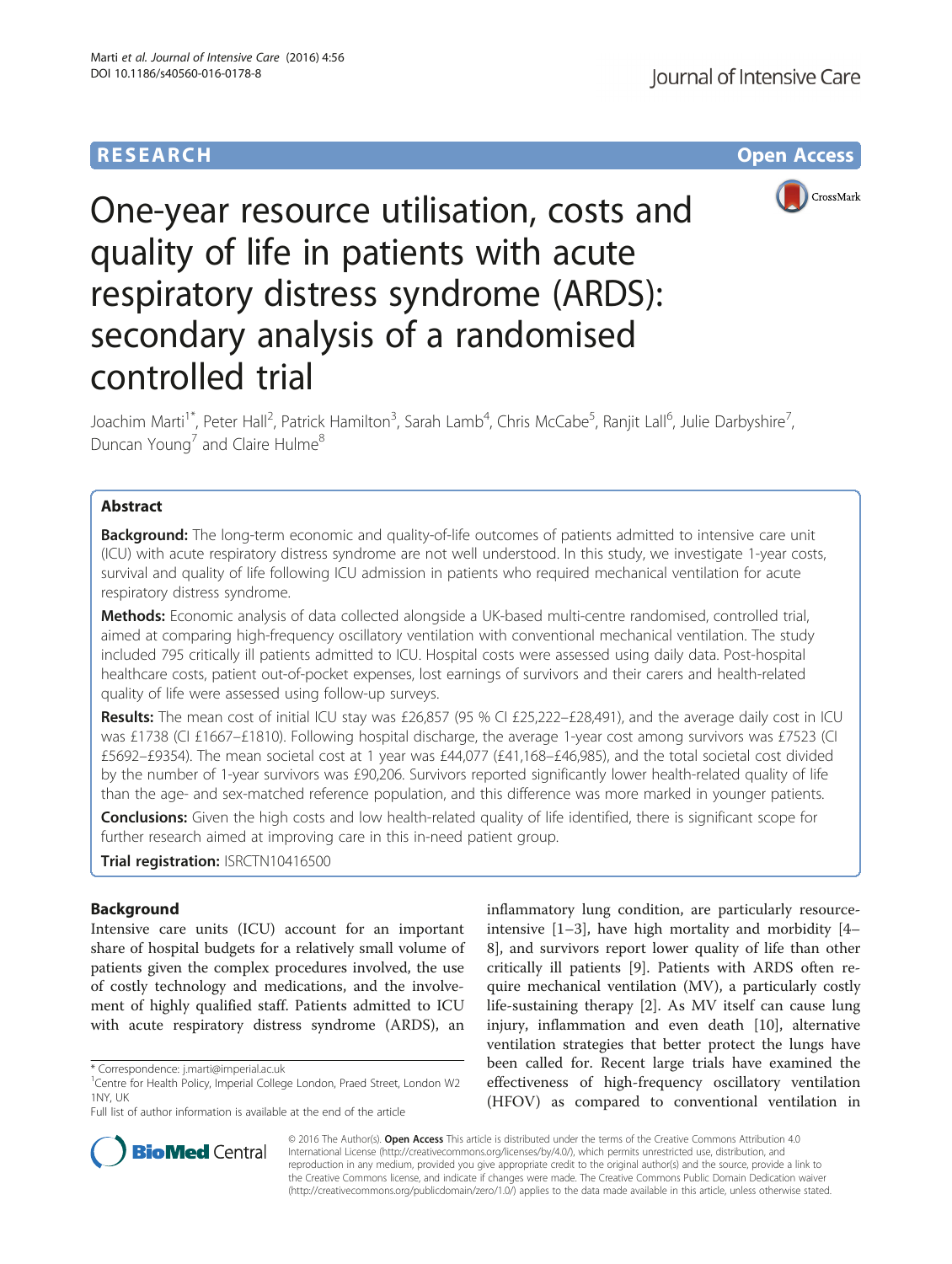patients with ARDS but have not demonstrated any improvement in short-term mortality with the use of HFOV [\[11](#page-9-0), [12](#page-9-0)]. A comprehensive evaluation of these alternative therapies requires the assessment of long-term mortality outcomes and the consideration of resource use and patient quality of life [[13](#page-9-0)–[17](#page-9-0)]. The volume of high quality data arising from recent research in this area presents new opportunities for knowledge generation beyond the core objectives of those studies.

Following discharge, recovery is challenging for survivors of ARDS as physical and neuropsychological disabilities may persist for years [[6, 17](#page-9-0)–[23](#page-9-0)]. In the long run, health-related quality of life (HRQL) of the survivors of ARDS and other critically ill patients has been found to be significantly lower than for the general population [\[1](#page-9-0), [9, 24](#page-9-0)–[32](#page-9-0)]. To date, economic studies of patients with ARDS mostly focused on ICU and hospital costs [[3, 33](#page-9-0), [34\]](#page-9-0) and few studies have examined the long-term costs among ICU survivors [\[31](#page-9-0), [35, 36](#page-9-0)]. Survivors of ARDS may require on-going treatments and rehabilitation following hospital discharge [[1, 19](#page-9-0), [26](#page-9-0)] as well as extensive support from carers [[6\]](#page-9-0), which may lead to an important economic cost to the health sector and the society as a whole [\[35](#page-9-0), [37](#page-9-0)]. The measurement and reporting of costs and quality-adjusted life years (QALYs) in ICU populations is vital to allow health service and policy advances.

In this paper, we used in-hospital trial data and followup questionnaires of a prospective cohort of patients with ARDS to examine 1-year healthcare utilisation and quality-of-life outcomes, enabling the calculation of costs and QALYs. The economic and quality-of-life data were collected alongside the OSCAR trial [\[12](#page-9-0)], a multi-centre randomised, controlled trial of HFOV as compared with conventional mechanical ventilation, conducted in England, Wales and Scotland. We assessed the economic costs and benefits within the initial year following randomisation and estimated detailed costs for various parts of the care pathway (initial ICU stay, hospital stay following first ICU discharge and post-hospital resource use) and patient groups.

# Methods

### Patient population

The data used in this study come from the OSCAR study, a multi-centre, randomised, controlled trial of HFOV as compared to conventional MV in patients with moderate-to-severe ARDS. Patients (>16 years) who were undergoing MV were recruited in different-sized ICUs from 29 hospitals across England, Wales and Scotland and were randomised to either HFOV or conventional MV. Patients were eligible if they were expected to require at least two more days of MV and met the definition of moderate or severe ARDS. Patients were excluded if they had been on ventilation for 7 days or more. Inclusion criteria for OSCAR and patient recruitment have been described in detail in Young et al. [[12\]](#page-9-0). The study was approved by national ethics review committees and research governance departments at each centre. Patients or their representatives provided written informed consent.

### Data collection

Characteristics such as age, gender, ventilation prior to enrolment, physiology and other information required to assess illness severity were collected at the time of randomisation. The Acute Physiology, Age, and Chronic Health Evaluation (APACHE II) score was used to measure the severity of illness within the first 24 h after the patient was admitted to an ICU. The APACHE II score is based on several physiological measurements and preadmission health status and ranges from 0 to 71, with higher scores corresponding to more severe illness. The baseline ratio of the partial pressure of arterial oxygen (PaO2) to the fraction of inspired oxygen (FiO2) was also recorded as a measure of the severity of ARDS. Case report forms (CRFs) were completed by the medical and nursing staff for each day a patient was in ICU. The CRFs recorded the use of antibiotics, sedatives and muscle relaxant drugs as well as information on support for organ systems. Serious adverse events and whether the patient required a chest drain or presented radiological evidence of barotrauma were also recorded. ICU discharge date and location, ICU readmissions and hospital discharge date were available.

Following hospital discharge, questionnaires were sent to surviving patients and their carers at 6 and 12 months. Patients were asked about their use of medical services during the previous 6 months, including primary- and community-based health and social services and residential inpatient stays. The questionnaires also contained questions related to the use of aids and equipment, gross loss of earnings and other major expenses. Patients' questionnaires also recorded quality of life using the EuroQol-5D (EQ-5D) [[38\]](#page-9-0). Carers' questionnaires recorded the cost of travel to and from medical services, major expenses and loss of earnings.

# Data analysis

# Quality of life

Patients' HRQL was measured at 6 and 12 months using EQ-5D. Health utility weights for each patient were derived from EQ-5D responses using the standard UK specific tariffs [[39](#page-9-0)]. For each time period, mean utility scores were compared to those of an age- and sexmatched reference population [\[39](#page-9-0)].

To obtain mean QALYs at 1 year, quality of life and survival data were combined into a single metric. Patients' histories were partitioned into several periods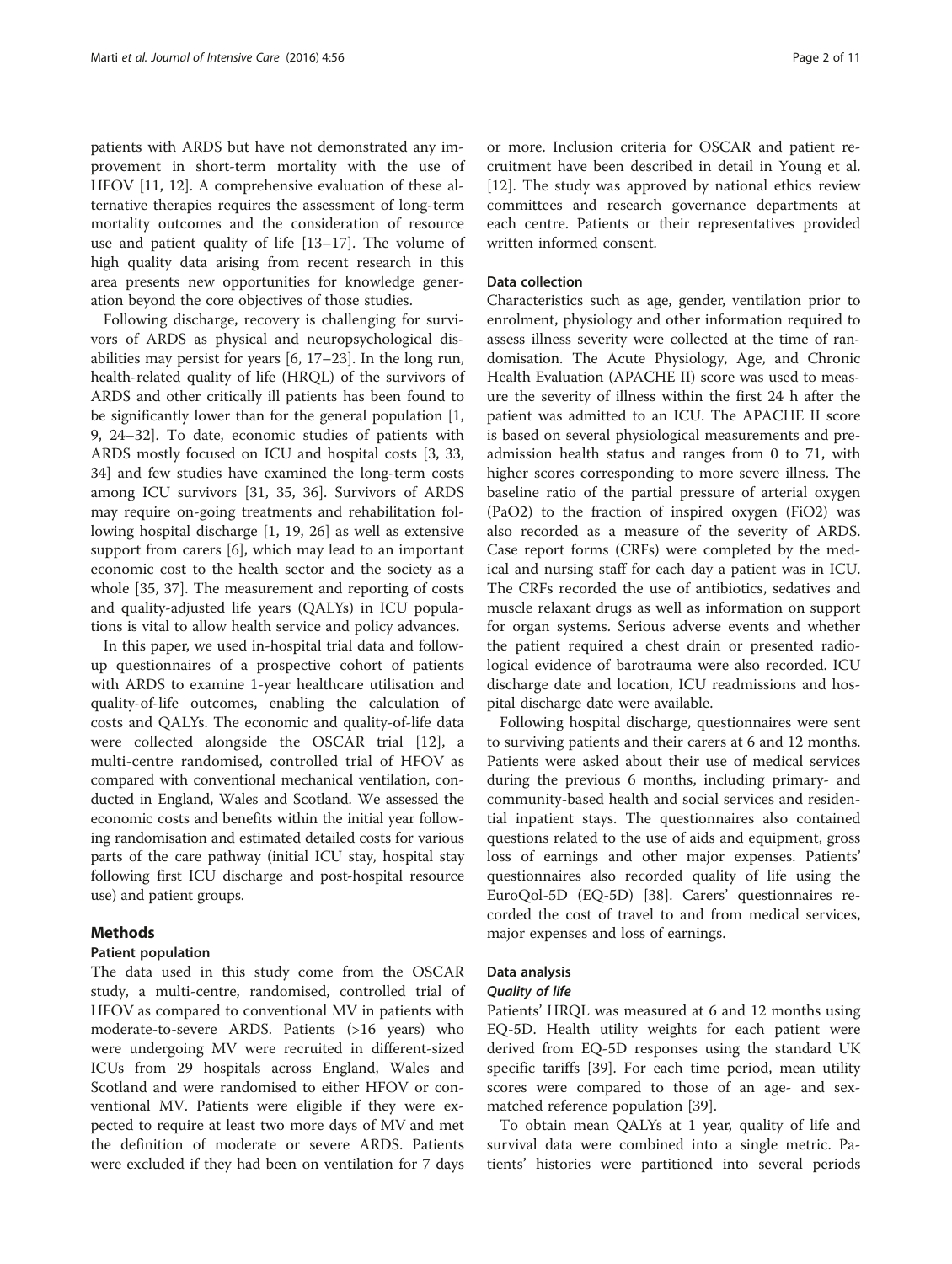from randomisation to 1 year, and a utility value was assigned to each of these periods [\[40](#page-9-0)]. For the ventilation period, we multiplied the average number of days ventilated by the utility weight of an unconscious patient reported in the EQ-5D scoring manual (−0.4) [[38\]](#page-9-0). We then calculated the mean utility scores of survivors at 6 and 12 months using all available questionnaires and, assuming a linear change in HRQL between assessments, we calculated mean utility scores at two additional midpoints (3 and 9 months). The mean time in each period was obtained by calculating the area under the relevant Kaplan-Meier survival curve. The sum of the mean survival time in each state multiplied by the utility weights provided an estimate of the quality-adjusted survival at 1 year, expressed in QALYs.

### Costing methodology

We used a bottom-up micro-costing approach where we assigned unit costs to volumes of resource use for each patient [\[41\]](#page-9-0). We analysed costs from the perspective of the health and social care sector (NHS) and from a broader societal perspective. Costing was undertaken for the various pathways of care following ICU admission: initial ICU stay, hospital stay following first ICU discharge, post-hospital NHS resource use and societal costs. ICU and hospital costs were assessed using the bottom-up approach [\[36](#page-9-0), [42](#page-9-0), [43](#page-9-0)].

Resource use associated with initial stay in ICU was assessed daily based on the number of organs supported, respiratory support, whether the patient was on renal replacement therapy, whether he/she required X-rays (to check for barotrauma) or a chest drain (pneumothorax) and use of medicines. The quantities of resource use were multiplied by their corresponding unit costs, and the sum per patient for the entire stay was calculated. The unit costs of ICU resources including cost per organ supported, radiology and the cost of pneumothorax were taken from the National Schedule of Reference Costs [[44\]](#page-10-0). The costs of medicines used were taken from the British National Formulary (BNF) [\[45](#page-10-0)]. The daily cost of ventilation was based on a fixed and per patient cost. We assumed that ventilation machines would be used for 5 years; annual maintenance and the costs of single use circuits were also included.

Once patients were discharged from ICU, the cost of step-down and the cost of ICU readmissions were calculated using the number of days until death or discharge multiplied by the cost of the level of care required, based on various nationally available references [\[44](#page-10-0), [46, 47](#page-10-0)]. If a patient was discharged to another hospital following ICU, the cost of transport was taken as that of an emergency transfer. Serious adverse events and corresponding unit costs were assessed on an individual basis. Patientreported data on resource use were collected at 6 and

12 months. NHS resource use included further inpatient care, outpatient care, primary- and community-based care and aids and equipment provided by the NHS. The costs of attendance at medical services were calculated using national reference costs multiplied by the number of times a patient attended [\[44](#page-10-0), [47](#page-10-0)]. Inpatient stays were based on the number of days admitted multiplied by the corresponding unit cost [\[47\]](#page-10-0). The cost of aids and equipment was taken from the NHS supply chain cost for each individual item. Costs incurred by patients and their carers included cost of travel, loss of earnings and patient out-of-pocket expenses for aids, equipment and extra expenses (home adaptations). The cost of travel to and from appointments for both carers and patients was based on the distance in miles provided in the questionnaires multiplied by the cost per petrol mile as provided by HM Revenue & Customs (HMRC) [[48\]](#page-10-0). Patients and carers were asked to give the gross amount lost in earnings in the 6 months covered by each questionnaire. Cost of aids and equipment purchased by patients was directly reported in the patient questionnaire. All costs were adjusted to 2012 prices using the Hospital and Community Healthcare Services (HCHS) index published by the Personal Social Services Research Unit (PSSRU) [[47\]](#page-10-0). Unit costs used in the analysis and more details on the costing strategy are provided in the supplemental appendix.

#### **Outcomes**

The primary outcomes were 1-year survival, quality of life and resource use. Resource use was measured in terms of duration of treatment in both the ICU and the hospital and in terms of health care and societal costs at 1 year, divided into the various care pathways, i.e. ICU stay, hospital stay and post-discharge period. These outcomes were presented for various subgroups of patients based on baseline demographic, physiological, and clinical characteristic, including ventilation strategy (HFOV or conventional ventilation). Total cost per 1-year survivor was obtained by dividing the sum of ICU, hospital, and post-hospital costs for all patients by the number of patients remaining alive 1 year post-randomisation. The 1-year incremental cost effectiveness ratio (ICER) of HFOV as compared to conventional MV was also calculated. The ICER was obtained by dividing the difference between the average 1-year costs in the HFOV group, and the average 1-year cost in the conventional ventilation group by the difference between average health outcomes (QALYs) gained in the HFOV group and those gained in the conventional ventilation group [[49\]](#page-10-0).

# Statistical analyses

Patient characteristics are presented using means and standard deviations (SD) for continuous variables and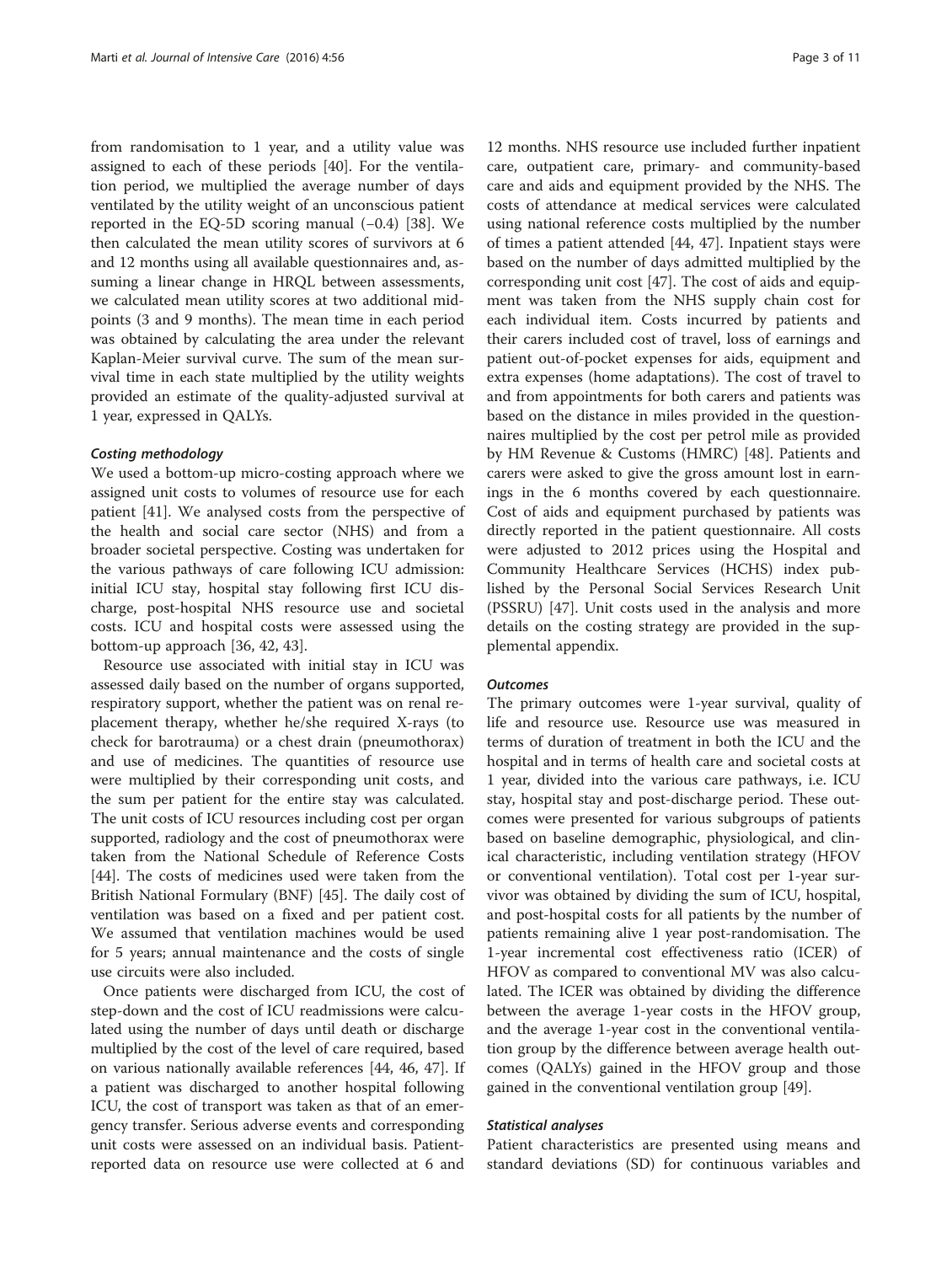proportions and percentages for categorical variables. We compared baseline characteristics of 1-year survivors and non-survivors using Student's t tests for continuous variables and chi-squared tests for categorical variables. No corrections were made for multiple testing. Cost data are presented using means, 95 % confidence intervals, median and interquartile range. HRQL at 6 and 12 months and quality-adjusted survival were summarised using means and 95 % confidence intervals. HRQL of survivors was compared to population reference values using Student's  $t$  tests. We first estimated mean post-hospital costs based on complete cases. To obtain total costs at 1-year for each patient, missing data on post-hospital costs among 1-year survivors was addressed by multiple imputation using chained equations. We used a truncated model in which costs were constrained to be equal or above zero and generated ten datasets. Estimates from each imputed dataset were combined following Rubin's rule [[50\]](#page-10-0). All  $p$  values were two-sided, and a significance level of less than 0.05 was used. R 3.0.2 and Stata 12 (Statacorp, College Station, TX, USA) were used for the analyses.

# Results

### Patients

A total of 795 patients underwent randomisation. A flow chart of the study population is presented in Fig. 1. Among the 795 patients included in the analysis, 343 patients died in ICU and 47 died in hospital after ICU discharge (in-hospital mortality rate of 49.1 %). Of the 405

remaining patients, 17 died between hospital discharge and the 12 months follow-up. Thus, the 1-year mortality rate was 51.2 %. A total of 234 patients completed the cost and quality-of-life questionnaires at 6 months, and 205 patients completed the questionnaires at 12 months (response rate of 58.9 and 52.8 %, respectively). Overall, 170 1-year survivors and 95 carers completed both the 6-month and the 12-month questionnaires. Baseline patient characteristics are displayed in Table [1](#page-4-0). The mean age was 55 years and most patients were male (62.3 %) and had pneumonia identified as the primary cause of ARDS (58.6 %). The mean ICU length of stay  $(+/- SD)$ was 17.0+/−16.5 days, and the mean hospital length of stay was 33.6+/−43.1 days. Compared to 1-year survivors, non-survivors were older, had a higher APACHE II score, lower  $PaO<sub>2</sub>:FiO<sub>2</sub>$  ratio and were less likely to have been admitted in surgery. 1-year survivors who have completed both 6 and 12 months questionnaires were younger and had lower APACHE II scores than 1-year survivors with incomplete information (unreported analysis).

### Survival and quality of life

Figure [2](#page-5-0) shows the Kaplan-Meier survival estimates at 1 year by age, APACHE II score and ventilation strategy (HFOV and conventional ventilation), based on complete follow-up data on mortality. Higher 1-year mortality was observed among older  $(\geq 65)$  patients (OR 3.98, 95 % CI 2.86–5.55) and patients with higher (>26) APACHE II score (OR 2.55, 95 % CI 1.80–3.63), after adjustment for

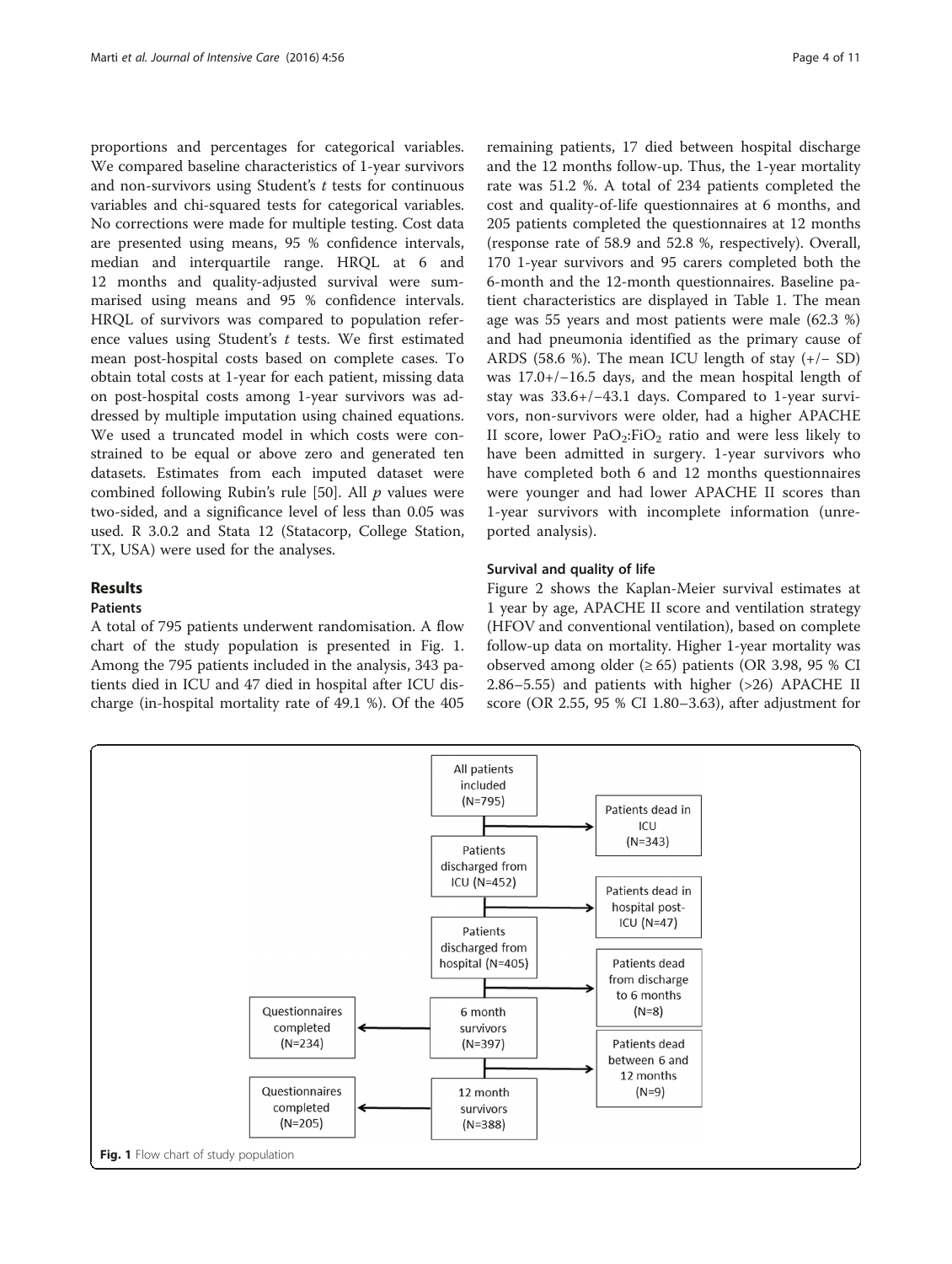<span id="page-4-0"></span>sex and  $PaO<sub>2</sub>:FiO<sub>2</sub>$  ratio by logistic regression. The shape of the Kaplan-Meier curve suggests that the largest differences in mortality rates between these groups are observed within the first 30 days from randomisation and that, after 60 days, mortality rates were relatively low and stable in all groups. There was no significant difference in 1-year survival in the HFOV group as compared to the conventional ventilation group (OR 1.06, 95 % CI 0.79–1.43).

Health-related quality of life of survivors in the different age groups and for an age- and sex-matched population of reference is displayed in Table [2,](#page-5-0) separately for the 6 and 12 months follow-up. Survivors of ARDS reported significantly lower HRQL than the age- and sex-matched reference population and this difference was more marked in younger (<65 years) patients. Table [3](#page-6-0) displays HRQL data at 6 and 12 months in various patient groups. Combining the survival and HRQL information, we obtained a mean quality-adjusted survival at 1 year of 0.27 (0.25–0.29), indicating that for every 100 patients admitted in ICU, 27 QALYs were generated over a 1-year period. Mean QALY over the period was significantly lower for older  $(≥65)$  patients and patients with higher (>26) APACHE II score, and higher in the HFOV group, as compared to the conventional ventilation group.

# Costs

As shown in Table [4,](#page-6-0) the mean per-patient cost of initial ICU stay among patients with ARDS was £26,857 (95 % CI £25,222–£28,491) and the average cost per day in ICU was £1738 (95 % CI £1667–£1810). Following initial ICU discharge, the mean cost of hospital stay among ICU survivors was £19,195 (95 % CI £15,936–£22,455) at an average daily cost of £732 (95 % CI £643–£821). Overall, a patient admitted to ICU with ARDS had an expected hospital cost of £37,626 (95 % CI £34,866– £40,385), and the average daily cost of the hospital stay

| Table 1 Baseline patient characteristics |  |  |
|------------------------------------------|--|--|
|------------------------------------------|--|--|

was £1446 (95 % CI £1406–£1486). Following hospital discharge, the average 1-year cost amongst survivors was £7523 (95 % CI £5692–£9354). This comprised costs to the NHS (£3935), including primary and communitybased care, hospital and residential stays and equipment and aids paid by the NHS, and costs to the patient and their carers (£3556), including travel costs to and from appointments, earning losses and extra expenses. These estimates were based on complete case analysis. The average 1-year post-hospital cost using multiple imputed data was £6624 (95 % CI £4464–£8784). The mean societal (total) cost at 1 year was £44,077 (95 % CI £41,168–£46,985), and the total societal cost divided by the number of 1-year survivor was £90,206 (this represents the mean 1 year cost of a survivor).

In-hospital resource use in patient subgroups is displayed in Table [5.](#page-7-0) Although HFOV patients had higher 1-year costs as compared to conventional ventilation patients, the difference was not statistically significant. 1-year survivors with APACHE II score over 22 exhibited higher ICU and hospital costs and had longer hospital stays than less severely ill patients. Overall, the cost of initial ICU stay accounted for 70 % of total hospital costs. As expected, healthcare costs were skewed and exhibited high between-patient variation. We identified 10 patients with extreme (>£200,000) societal costs. These patients were relatively young on average (mean 50 years) and had long hospital stays (mean 193 days).

### **Discussion**

In this multicentre study conducted in 29 hospitals across England, we found that adults admitted to ICU with moderate-to-severe ARDS had high 1-year mortality  $(51.8 \%)$  and incurred high hospital costs (mean = £37,626; CI £34,866–£40,385). Our results are comparable to those obtained in a multi-country study where the reported daily ICU costs ranged from €1168 to €2025 [\[51\]](#page-10-0). However, previous ICU costing studies gave rise to a wide range of daily ICU cost estimates [[51, 52\]](#page-10-0), [\[53\]](#page-10-0) due to an

| Characteristic                                 | All patients ( $N = 795$ ) | 1-year survivors $(N = 388)$ | 1-year non-survivors $(N = 407)$ | $P$ value |  |
|------------------------------------------------|----------------------------|------------------------------|----------------------------------|-----------|--|
| Age-years [SD]                                 | 55.4 [16.8]                | 50.2 [15.6]                  | 60.4 [16.4]                      | < 0.001   |  |
| Female-no. (%)                                 | 300 (37.7)                 | 148 (38.1)                   | 152 (37.4)                       | 0.8168    |  |
| APACHE II score [SD] <sup>a</sup>              | 21.8 [6.1]                 | $20.3$ [5.7]                 | 23.2 [6.0]                       | < 0.001   |  |
| PaO2:FiO2 ratio-KPa [SD]                       | $15.1$ [5.0]               | $16.0$ [5.2]                 | $14.2$ [4.6]                     | < 0.001   |  |
| Prime condition: Pneumonia/pneumonitis-no. (%) | 466 (58.6)                 | 220 (56.7)                   | 246 (60.4)                       | 0.2849    |  |
| Surgery admission-no. (%)                      | 108 (13.6)                 | 64 (16.5)                    | 44 (10.8)                        | 0.0194    |  |
| ICU length of stay-days [SD]                   | 17.0 [16.5]                | 19.7 [15.5]                  | 14.4 [16.9]                      | < 0.001   |  |
| Hospital length of stay-days [SD] <sup>b</sup> | 33.6 [43.1]                | 47.2 [48.6]                  | 20.9 [32.3]                      | < 0.001   |  |

APACHE Acute Physiology and Chronic Health Evaluation, FiO2 fraction of inspired oxygen and PaO2 partial pressure of arterial oxygen APACHE II score calculated for 765 patients only

<sup>b</sup>Five patients with missing information on hospital discharge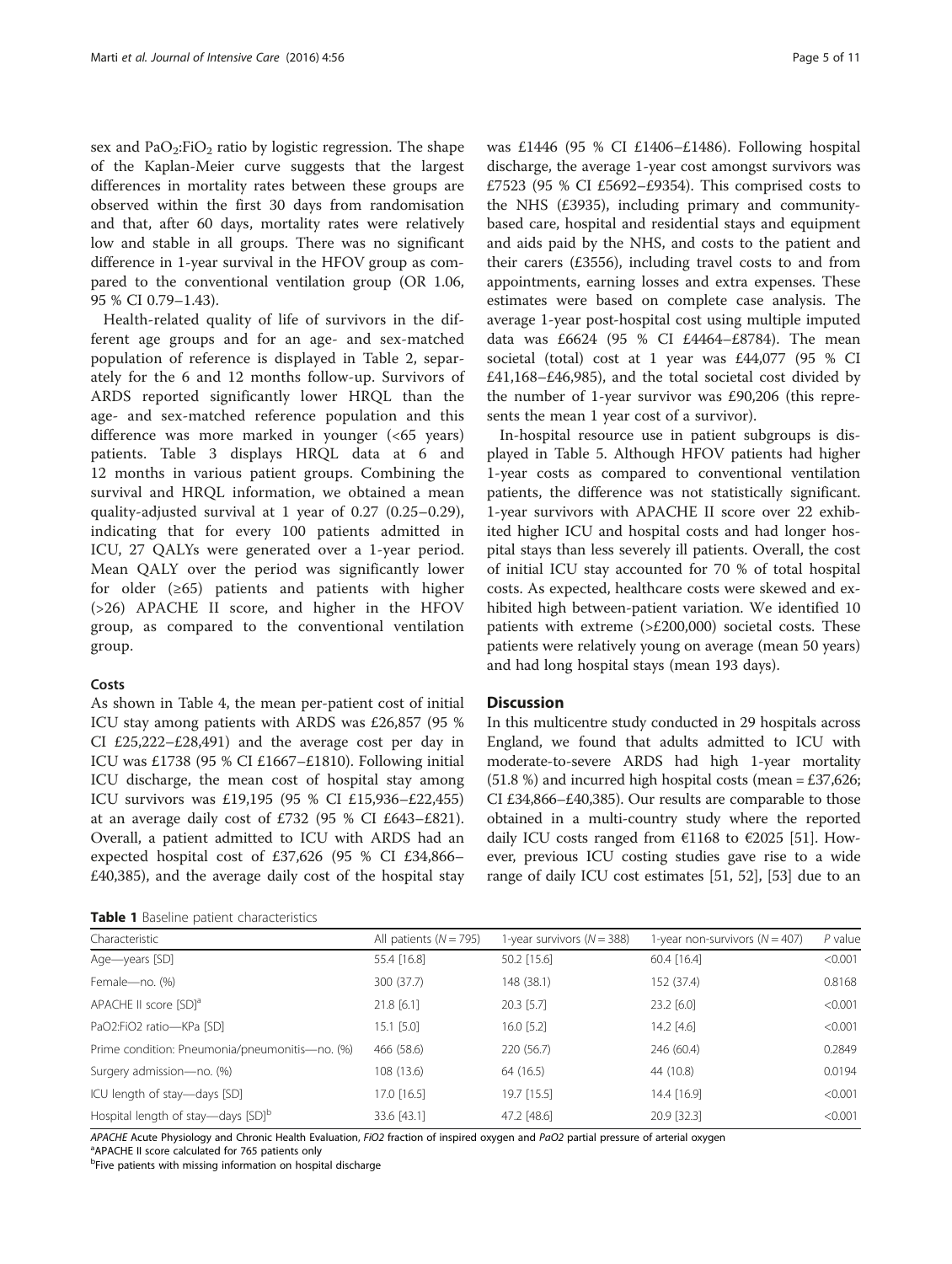<span id="page-5-0"></span>

important variation in methodological approaches and underlying assumptions. Analyses among survivors revealed lower than normal quality of life and nonnegligible resource use and costs following hospital discharge. These were equally split between health and social care costs (mean =  $£3935$ ; CI  $£2917–£4953$ ) and costs to the patient and their carers (mean =  $£3556$ ; CI £2332–£4780). The cost per 1-year survivor was £90,206 (CI £84,536–£96,134), which is higher than figures previously published in ARDS patients [\[1](#page-9-0)] possibly due to

| ARDS patients | Age- and sex-matched reference values | $P$ value |
|---------------|---------------------------------------|-----------|
| Mean (SD)     | Mean (SD)                             |           |
|               |                                       |           |
| 0.55(0.37)    | 0.85(0.06)                            | < 0.001   |
| 0.62(0.37)    | 0.77(0.02)                            | 0.003     |
|               |                                       |           |
| 0.58(0.35)    | 0.85(0.06)                            | < 0.001   |
| 0.58(0.38)    | 0.77(0.02)                            | < 0.001   |
|               |                                       |           |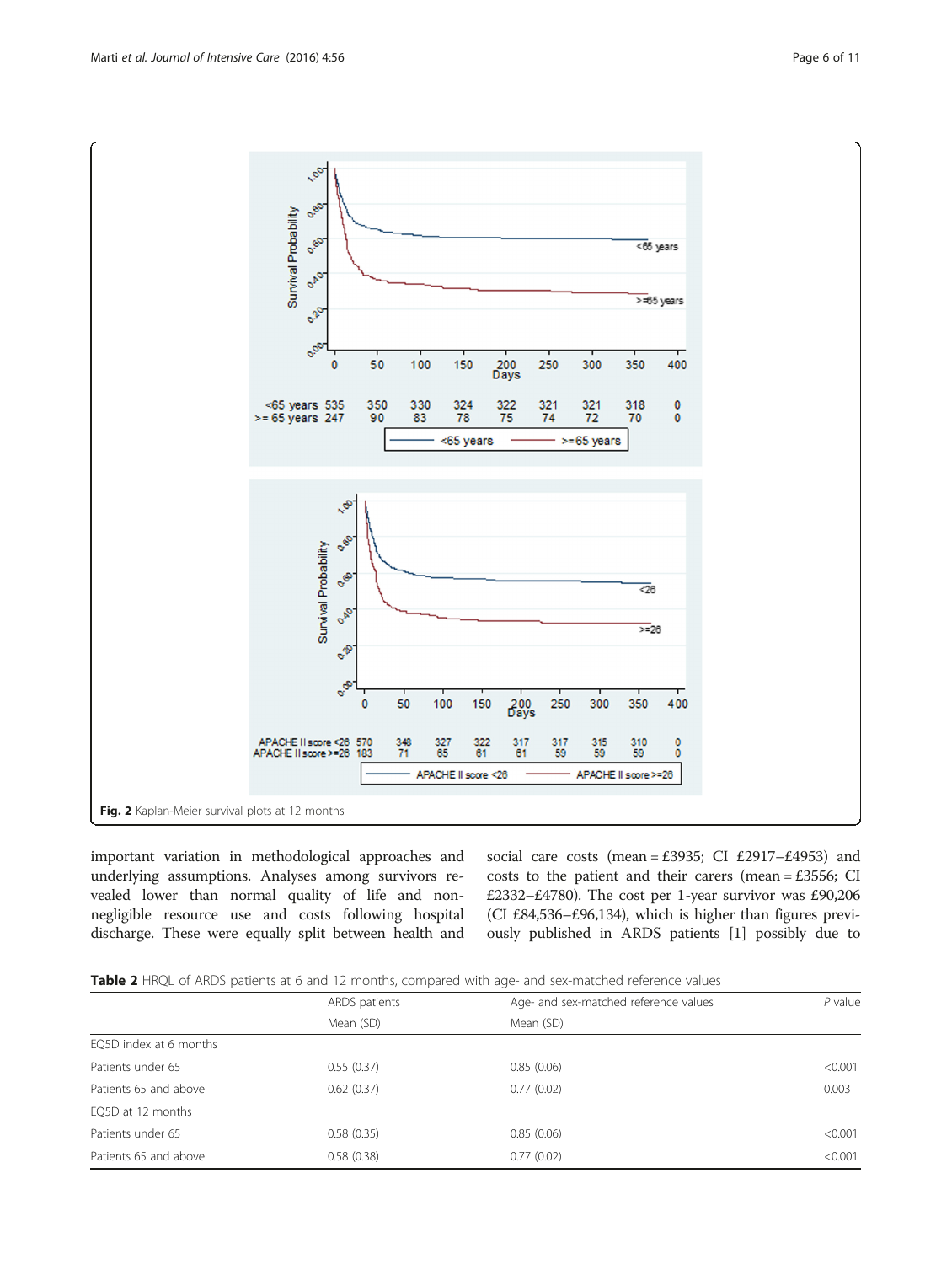|                       | 6 months                  | 12 months                 | Quality-adjusted survival at 12 months |  |  |
|-----------------------|---------------------------|---------------------------|----------------------------------------|--|--|
|                       | Mean EQ5D index (95 % CI) | Mean EQ5D index (95 % CI) | Mean QALY (95 % CI)                    |  |  |
| All patients          | $0.5622$ (0.5163-0.6081)  | 0.5831 (0.5348-0.6314)    | 0.2676 (0.2457-0.2894)                 |  |  |
| Age                   |                           |                           |                                        |  |  |
| <65                   | $0.55(0.49 - 0.60)$       | $0.58(0.53 - 0.64)$       | $0.31(0.28-0.35)$                      |  |  |
| $\geq 65$             | $0.62$ $(0.52 - 0.71)$    | $0.58(0.48 - 0.68)$       | $0.16(0.12 - 0.21)$                    |  |  |
| Gender                |                           |                           |                                        |  |  |
| Male                  | $0.57(0.51 - 0.63)$       | $0.58(0.52 - 0.64)$       | $0.27(0.23 - 0.30)$                    |  |  |
| Female                | $0.55(0.47-0.63)$         | $0.59(0.51 - 0.67)$       | $0.27(0.23 - 0.31)$                    |  |  |
| <b>APACHE II</b>      |                           |                           |                                        |  |  |
| $<$ 26                | $0.57(0.52 - 0.62)$       | $0.57(0.52 - 0.63)$       | $0.29(0.26 - 0.33)$                    |  |  |
| $\geq$ 26             | $0.48(0.34 - 0.61)$       | $0.60(0.50 - 0.71)$       | $0.16(0.12 - 0.20)$                    |  |  |
| PaO2:FiO2 ratio (KPa) |                           |                           |                                        |  |  |
| <15                   | $0.57(0.51 - 0.64)$       | $0.58(0.51 - 0.65)$       | $0.23$ $(0.20 - 0.27)$                 |  |  |
| $\geq$ 15             | $0.55(0.48 - 0.63)$       | $0.59(0.52 - 0.65)$       | $0.31(0.27 - 0.35)$                    |  |  |
| Ventilation method    |                           |                           |                                        |  |  |
| Conventional          | $0.52(0.45 - 0.59)$       | $0.55(0.48 - 0.61)$       | $0.25(0.21 - 0.29)$                    |  |  |
| <b>HFOV</b>           | $0.61(0.54 - 0.67)$       | $0.62(0.55 - 0.69)$       | $0.29(0.25 - 0.33)$                    |  |  |

# <span id="page-6-0"></span>Table 3 Quality of life

# Table 4 Costs in different care pathways

| Cost category                                      | $\mathcal N$ | Mean (95 % CI)            | Median  | 25th Centile | 75th Centile |
|----------------------------------------------------|--------------|---------------------------|---------|--------------|--------------|
| Hospital costs                                     |              |                           |         |              |              |
| Initial ICU stay (all patients)                    | 795          |                           |         |              |              |
| Total cost                                         |              | £26,857 (£25,222-£28,491) | £21,067 | £11,654      | £34,263      |
| Daily cost                                         |              | £1738 (£1667-£1810)       | £1607   | £1494        | £1760        |
| Post-ICU (ICU survivors)                           | 446          |                           |         |              |              |
| Total cost                                         |              | £19,195 (£15,936-£22,455) | £7380   | £2673        | £20,665      |
| Daily cost                                         |              | £732 (£643-£821)          | £297    | £297         | £1476        |
| Hospital stay (all patients)                       | 795          |                           |         |              |              |
| Total cost                                         |              | £37,626 (£34,866-£40,385) | £25,013 | £13,991      | £46,802      |
| Daily cost                                         |              | £1446 (£1406-£1486)       | £1516   | £1051        | £1711        |
| Post-hospital costs (1-year survivors)             |              |                           |         |              |              |
| Costs to the NHS <sup>a</sup>                      | 169          | £3935 (£2917-£4953)       | £1676   | £554         | £5000        |
| Costs to the patient and their carers <sup>b</sup> | 91           | £3556 (£2332-£4780)       | £395    | $\circ$      | £5411        |
| Patient OOP expenses                               | 169          | £93 (£9.6-£176.4)         | £0      | £0           | £0           |
| Patient lost earnings                              | 169          | £2836 (£1856-£3816)       | £0      | £0           | £2500        |
| Carer OOP expenses                                 | 95           | £565 (£305-£824)          | £18     | £0           | £270         |
| Carer lost earnings                                | 93           | £503 (£153-£854)          | £0      | £0           | £0           |
| Costs at 1 year (all patients) $c$                 | 795          | £44,077 (£41,168-£46,985) | £31,533 | £20,415      | £53,786      |
| Costs at 1 year (1-year survivors) <sup>c</sup>    | 388          | £54,759 (£50,357-£59,162) | £42,244 | £29,170      | £63,319      |
| Cost per 1-year survivor <sup>d</sup>              | 388          | £90,206 (£84,536-£96,134) |         |              |              |

<sup>a</sup>Based on 170 patients with questionnaires completed at both 6 and 12 months

b<br>Based on 95 carers with questionnaires completed at both 6 and 12 months and based on 91 patients/carer questionnaires with complete information <sup>c</sup>Post-hospital costs for patients with incomplete information at 6 months and/or 12 months were imputed

<sup>d</sup>Sum of costs among all patients, divided by the number of survivors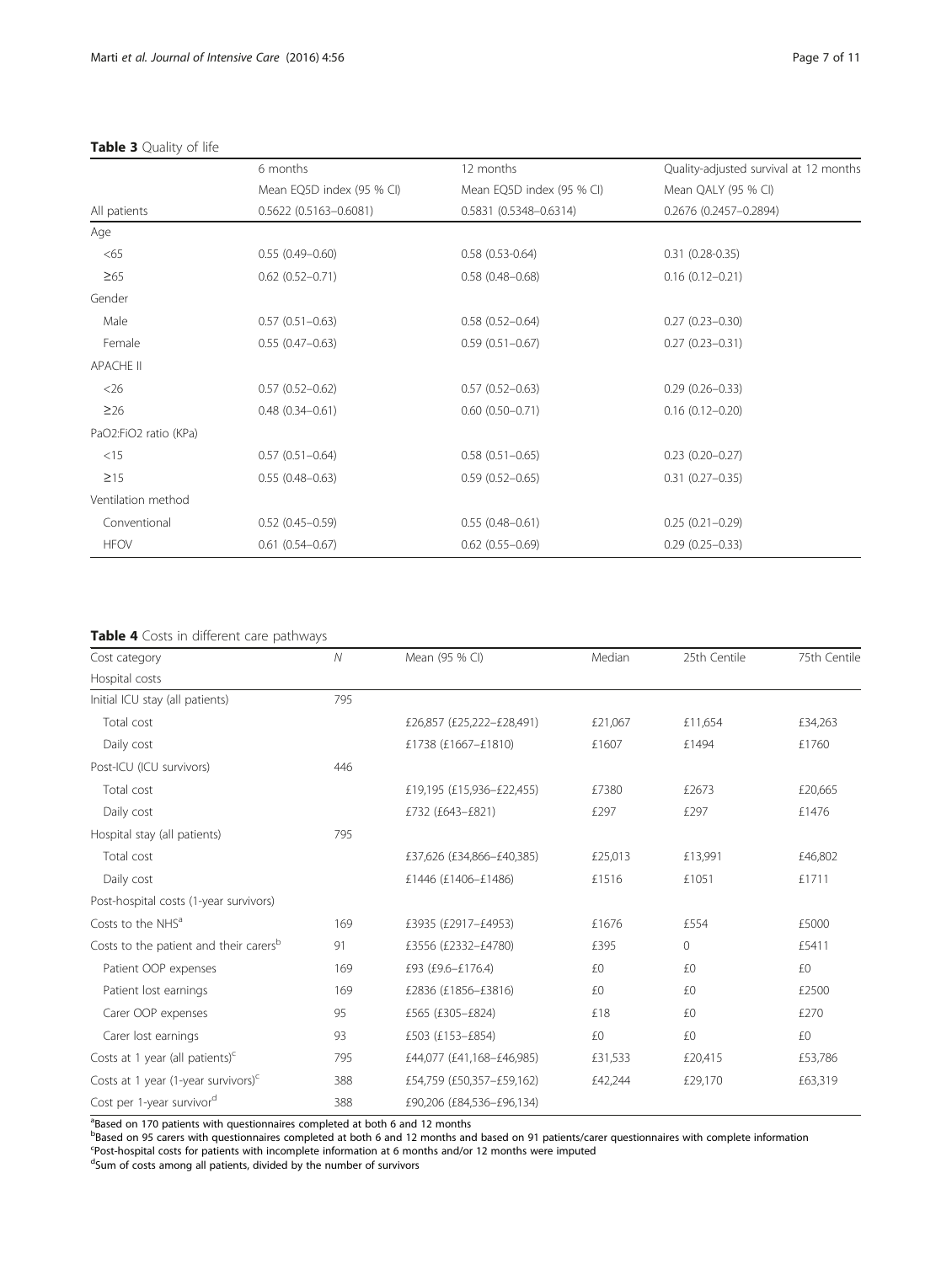|                               | All patients |                  |                 |                    | 1-year survivors  |                                             |            |                  |                        |                    |                   |                                             |
|-------------------------------|--------------|------------------|-----------------|--------------------|-------------------|---------------------------------------------|------------|------------------|------------------------|--------------------|-------------------|---------------------------------------------|
|                               | $\sqrt{n}$   | ICU cost<br>£    | ICU los<br>days | Hosp.<br>cost<br>£ | Hosp. los<br>days | Total<br>societal<br>cost <sup>a</sup><br>£ | $\sqrt{n}$ | ICU cost<br>£    | <b>ICU</b> los<br>days | Hosp.<br>cost<br>£ | Hosp. los<br>days | Total<br>societal<br>cost <sup>a</sup><br>£ |
| Age (years)                   |              |                  |                 |                    |                   |                                             |            |                  |                        |                    |                   |                                             |
| < 65                          | 540          | 28,173<br>[1040] | 17.8<br>[0.72]  | 40,080<br>[1802]   | 35.6<br>[1.8]     | 46,882<br>[1817]                            | 318        | 30,808<br>[1262] | 19.9<br>[0.87]         | 47,470<br>[2465]   | 45.3<br>[2.50]    | 55,041<br>[2494]                            |
| $\geq 65$                     | 255          | 24,070<br>[1381] | 15.6<br>[1.00]  | 32,429<br>[2153]   | 28.6<br>[2.2]     | 38,135<br>[2172]                            | 70         | 28,376<br>[2380] | 19.2<br>[1.85]         | 46,175<br>[4023]   | 52.4<br>[4.64]    | 53,481<br>[4137]                            |
| Gender                        |              |                  |                 |                    |                   |                                             |            |                  |                        |                    |                   |                                             |
| Male                          | 495          | 25,715<br>[969]  | 16.3<br>[0.67]  | 37,017<br>[1780]   | 31.9<br>[1.57]    | 43,728<br>[1804]                            | 240        | 28,786<br>[1220] | 18.7<br>[0.85]         | 46,603<br>[2719]   | 45.5<br>[2.45]    | 54,425<br>[2771]                            |
| Female                        | 300          | 28,740<br>[1530] | 18.4<br>[1.09]  | 38,630<br>[2315]   | 35.8<br>[2.76]    | 44,652<br>[2323]                            | 148        | 32,938<br>[2156] | 21.5<br>[1.54]         | 48,263<br>[3498]   | 48.4<br>[4.26]    | 55,302<br>[3517]                            |
| <b>APACHE II</b><br>score     |              |                  |                 |                    |                   |                                             |            |                  |                        |                    |                   |                                             |
| $<$ 26                        | 577          | 27,160<br>[917]  | 17.3<br>[0.63]  | 38,740<br>[1634]   | 35,3<br>[1.73]    | 45,171<br>[1647]                            | 310        | 30,058<br>[1224] | 19.7<br>[0.87]         | 47,035<br>[2401]   | 46.8<br>[2.5]     | 54,520<br>[2423]                            |
| $\geq$ 26                     | 188          | 26,167<br>[1909] | 16.7<br>[1.36]  | 34,226<br>[2979]   | 27.9<br>[2.65]    | 40,680<br>[3030]                            | 59         | 34,338<br>[3282] | 21.8<br>[2.3]          | 52,160<br>[5985]   | 50.54<br>[5.85]   | 59,962<br>[6194]                            |
| PaO2:FiO2 ratio<br>(KPa)      |              |                  |                 |                    |                   |                                             |            |                  |                        |                    |                   |                                             |
| $<$ 15                        | 433          | 26,271<br>[1209] | 16.6<br>[0.85]  | 35,518<br>[1897]   | 29.5<br>[1.78]    | 41,958<br>[1926]                            | 183        | 32,718<br>[1828] | 20.9<br>[1.3]          | 50,357<br>[3255]   | 45.3<br>$[2.9]$   | 58,010<br>[3292]                            |
| $\geq$ 15                     | 362          | 27,557<br>[1134] | 17.8<br>[0.79]  | 40,146<br>[2104]   | 38.0<br>[2.28]    | 46,611<br>[2110]                            | 205        | 28,273<br>[1340] | 18.7<br>[0.94]         | 44,450<br>[2827]   | 47.8<br>[3.3]     | 51,857<br>[2872]                            |
| Prime condition               |              |                  |                 |                    |                   |                                             |            |                  |                        |                    |                   |                                             |
| Pneumonia                     | 466          | 26,245<br>[1022] | 16.7<br>[0.71]  | 36,356<br>[1874]   | 29.9<br>$[1.6]$   | 42,537<br>[1882]                            | 220        | 29,987<br>[1380] | 19.4<br>[0.95]         | 46,480<br>[3098]   | 41.7<br>$[2.6]$   | 53,629<br>[2921]                            |
| Other                         | 329          | 27,723<br>[1410] | 17.8<br>$[1.0]$ | 39,424<br>[2138]   | 38.3<br>[2.5]     | 46,257<br>[2174]                            | 168        | 30,871<br>[1853] | 20.1<br>[1.3]          | 48,227<br>[2849]   | 53.1<br>$[3.8]$   | 56,239<br>[2921]                            |
| Surgery admission             |              |                  |                 |                    |                   |                                             |            |                  |                        |                    |                   |                                             |
| No                            | 687          | 26,883<br>[892]  | 17.1<br>[0.62]  | 37,104<br>[1506]   | 32.0<br>[1.5]     | 43,495<br>[1519]                            | 324        | 30,700<br>[1194] | 19.9<br>[0.83]         | 47,135<br>[2406]   | 45.2<br>$[2.4]$   | 54,579<br>[2440]                            |
| Yes                           | 108          | 26,690<br>[2404] | 17.4<br>[1.7]   | 40,942<br>[4015]   | 42.1<br>[4.7]     | 47,779<br>[4065]                            | 64         | 28,695<br>[3106] | 18.9<br>[2.26]         | 47,752<br>[4584]   | 53.9<br>[5.61]    | 55,672<br>[4636]                            |
| Ventilation method            |              |                  |                 |                    |                   |                                             |            |                  |                        |                    |                   |                                             |
| Conventional                  | 397          | 25,606<br>[1110] | 16.3<br>[0.76]  | 36,148<br>[1756]   | 32.5<br>[1.9]     | 42,489<br>[1764]                            | 194        | 28,588<br>[1519] | 18.3<br>[1.02]         | 44,343<br>[2499]   | 44.5<br>[2.96]    | 51,842<br>[2522]                            |
| <b>HFOV</b>                   | 398          | 28,105<br>[1249] | 18.0<br>[0.89]  | 39,100<br>[2207]   | 34.2<br>[2.1]     | 45,660<br>[2234]                            | 194        | 32,151<br>[1639] | 21.2<br>[1.20]         | 50,130<br>[3480]   | 48.7<br>[3.30]    | 57,677<br>[3536]                            |
| ICU los (1-year<br>survivors) |              |                  |                 |                    |                   |                                             |            |                  |                        |                    |                   |                                             |
| $\leq 15$                     |              |                  |                 |                    |                   |                                             | 198        |                  |                        | 29,071<br>[1792]   | 28.7<br>[1.76]    | 36,330<br>[1826]                            |
| >15                           |              |                  |                 |                    |                   |                                             | 190        |                  |                        | 66,166<br>[3468]   | 65.4<br>[3.67]    | 73,965<br>[3509]                            |

<span id="page-7-0"></span>**Table 5** Resource use in subgroups of patients with ARDS (mean [SD])

<sup>a</sup>Total societal costs estimates based on imputed data for patients with missing post-hospital cost

higher in-hospital mortality in our sample. These figures will be of use to health economic modellers in the future when evaluating ICU interventions; especially given existing evidence for the UK is scarce. Our study revealed heterogeneity in costs across patient groups, especially regarding age and disease severity, but these results were mostly driven by higher short-term mortality in older and more severely ill patients. In line with previous studies [[1](#page-9-0),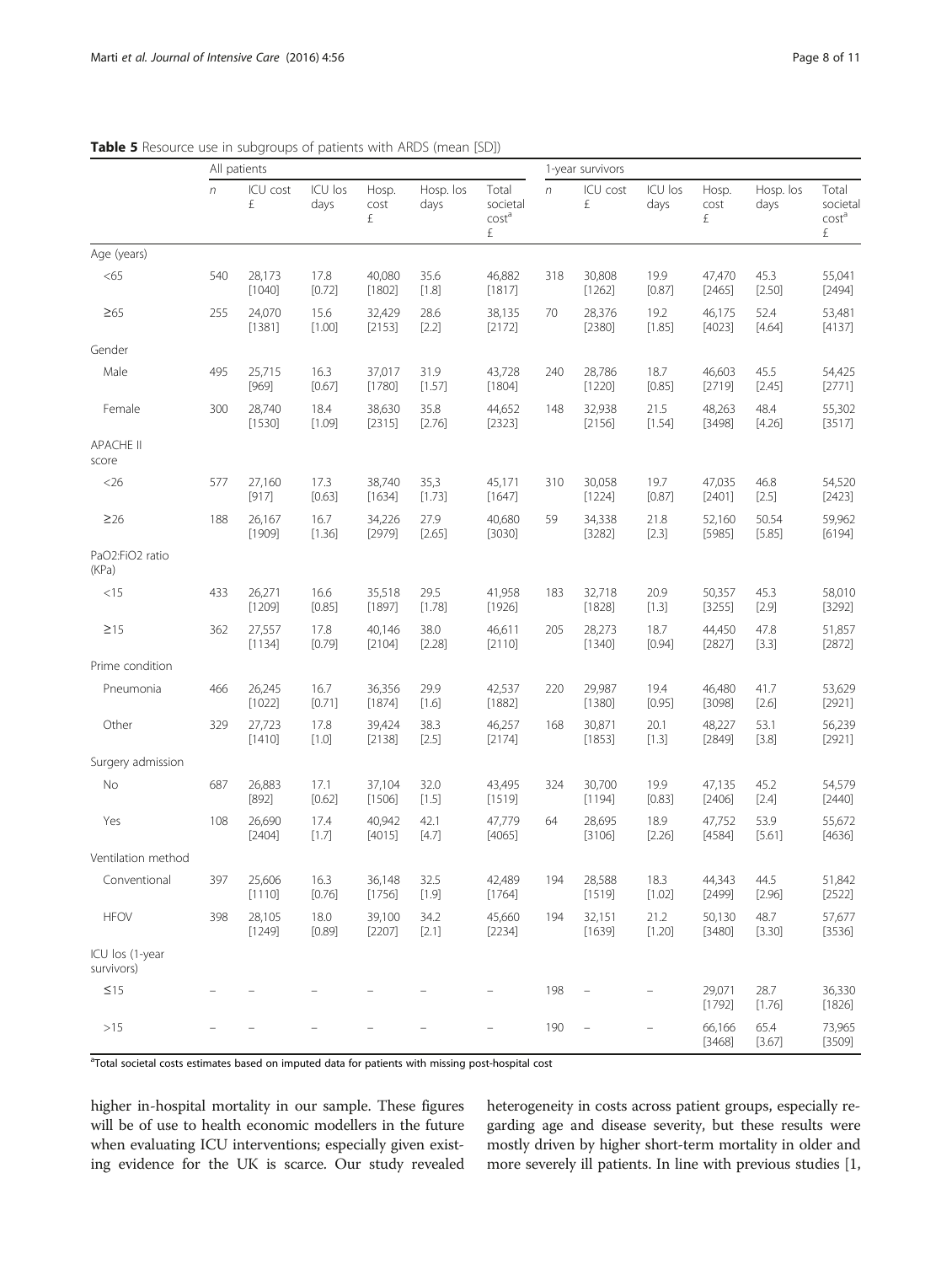[26](#page-9-0)], we found that hospital costs accounted for the largest share of the economic burden of ARDS at 1 year (81.6 %) and that the length of ICU stay was the main cost driver. However, as previously shown [\[17](#page-9-0), [37\]](#page-9-0), costs can still be important following hospital discharge. Survivors required extensive community-based and social care services, specific aids and equipment and incurred extra expenses related to home adaptations. In addition, indirect costs such as lost earnings caused by employment reductions and the economic value of support from caregivers were non-negligible.

The 1-year mortality was 51.8 % in our sample, which is in line with results reported in previous studies [\[31](#page-9-0)]. The mean health-related quality of life of 1-year survivors was significantly lower than the age- and sexmatched reference values, and the difference was particularly marked among younger patients. When survival and quality of life were combined in the full sample, we found low quality-adjusted survival at 1 year. Specifically, we found that 100 patients admitted in ICU with ARDS are expected to accrue 27 QALYs in 1 year, in line with previous estimates [\[24\]](#page-9-0). Overall, high mortality combined with poor quality of life among survivors gives rise to low benefit per patient 1 year post-ICU admission and high cost per survivor.

The data used in this study were collected alongside the OSCAR trial of high-frequency oscillatory ventilation (HFOV), as compared to conventional ventilation. The clinical results of the OSCAR trial have shown no significant effect of HFOV on 30-day mortality and showed no short-term benefits or harm of HFOV [[12\]](#page-9-0). In this longer term economic analysis, we found no difference in survival between the HFOV and conventional ventilation group, but we found that patients in the HFOV arm had better quality of life at 6 and 12 months and had higher average costs. A comprehensive cost-effectiveness analysis alongside the OSCAR trial was published elsewhere and found no evidence of cost-effectiveness of HFOV as compared to conventional ventilation [[54\]](#page-10-0).

Our study has several limitations that should be noted. First, data on the use of community-based health and social care among survivors were collected retrospectively using self-completed questionnaires, which may have affected the accuracy of the data due to reporting and recall bias [\[55](#page-10-0)]. As is inherent with most questionnaire-based research, our study suffered from incomplete return of the quality-of-life and resource use questionnaires. Although partially mitigated against by multiple imputation, our results may therefore be biased if the return rate depends on patient health status. Specifically, if missing data are more prevalent in sicker patients, our cost estimates are likely to be biased downwards and our quality of life estimates upwards. Also, both costs and quality of life estimates were based on a linearity assumption as we had to rely on two data collection points for their calculation. Finally, we restrained our analysis to costs and outcomes incurred over 1 year. Several studies have assessed the long-term benefits of intensive care and found that ICU was a reasonably good use of resources, especially in low-risk patients, i.e. patients with lower disease severity and higher short-term survival [[31](#page-9-0), [56, 57](#page-10-0)].

The results presented here are based on longitudinal trial data collected in a large sample of ARDS patients treated in 29 different-sized ICUs, which improves external validity. In addition, the 1-year follow-up period enabled us to capture on-going risk of death beyond the typical "short-term" follow-up periods of similar studies. Additionally, we are among the first to provide estimates of societal costs following ARDS. The estimates presented in this paper, broken down in several patient groups and care settings, will be of use to health economic modellers requiring cost and utility estimates to populate decision-analytical models [[58\]](#page-10-0).

# Conclusions

Given the high costs and low health-related quality of life identified, there is significant scope for further research aimed at improving care in this in-need patient group.

#### Abbreviations

APACHE, Acute Physiology, Age, and Chronic Health Evaluation; ARDS, acute respiratory distress syndrome; BNF, British National Formulary; CRF, case report form; EQ-5D, EuroQol-5D; FiO2, fraction of inspired oxygen; HCHS, Hospital and Community Healthcare Services; HFOV, high-frequency oscillatory ventilation; HMRC, HM revenue & Customs; HRQL, health-related quality of life; ICER, incremental cost effectiveness ratio; ICU, intensive care unit; MV, mechanical ventilation; NHS, National Health Service; NIHR, National Institute for Health Research; PaO2, partial pressure of arterial oxygen; PSSRU, Personal Social Services Research Unit; QALY, quality-adjusted life year; SD, standard deviation

#### Acknowledgements

We thank the study participants and the research team involved in the OSCAR trial.

#### Funding

This research was funded by the National Institute for Health Research Health Technology Assessment Programme (Award Number 06/04/01); OSCAR Current Controlled Trials number, ISRCTN10416500. This paper presents independent research funded by the National Institute for Health Research (NIHR). The views expressed are those of the author(s) and not necessarily those of the National Health Service (NHS), the NIHR or the Department of Health.

### Availability of data and materials

The datasets supporting the conclusions of this article are available on request from the Chief Investigator of the OSCAR study, Professor Duncan Young (duncan.young@nda.ox.ac.uk).

### Authors' contributions

JM performed the economic and statistical analyses and drafted the manuscript. PH, PHa and RL participated in the economic and statistical analyses. CH conceived the study and participated in its design and coordination and helped to draft the manuscript. DY, SL, CM and JD participated in the design of the study. All authors read and approved the final manuscript.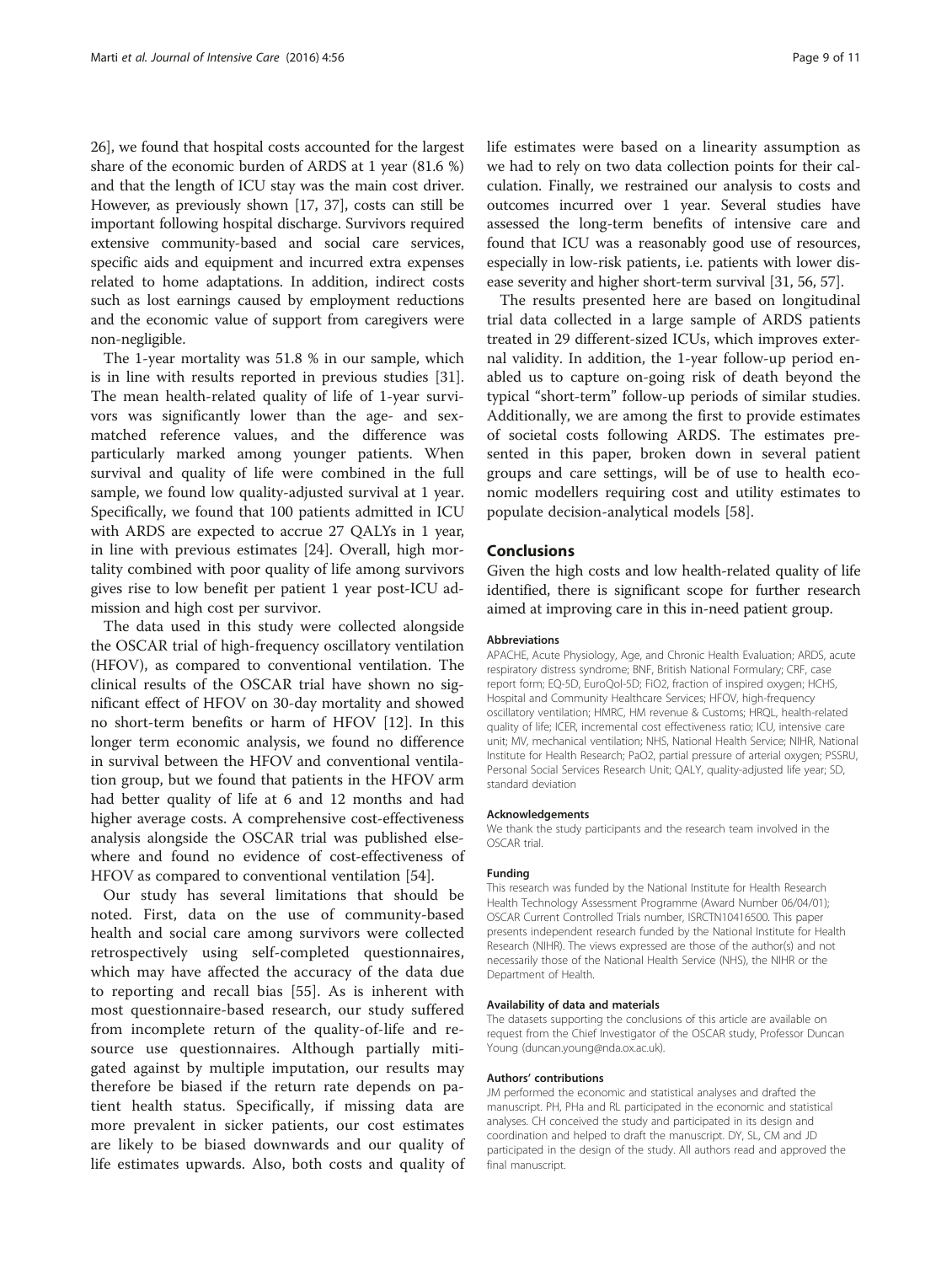### <span id="page-9-0"></span>Competing interests

Dr Young was a Health Technology Assessment programme commissioning board member during the study and is currently a consultant advisor for the National Institute for Health Research Efficacy and Mechanism Evaluation programme. Professor Hulme is a Health Technology Assessment commissioning board member. Professor Lamb chairs the Health Technology Assessment Clinical Evaluation and Trials Board.

#### Consent for publication

Not applicable.

### Ethics approval and consent to participate

Ethics approval was obtained in October 2007 from the Multicentre Research Ethics Committee (07/H0502/98/). Assent from personal or professional consultees (a relative or a nominated healthcare professional) was obtained in line with the legal requirements in England and Wales (Mental Capacity Act 200576), and in Scotland [Adults with Incapacity (Scotland) Act 200077].

#### Author details

<sup>1</sup>Centre for Health Policy, Imperial College London, Praed Street, London W2 1NY, UK. <sup>2</sup>Edinburgh Cancer Research Centre, University of Edinburgh, Crewe Road South, Edinburgh EH4 2XR, UK. <sup>3</sup>Central Manchester University Hospitals NHS Foundation Trust, Manchester, UK. <sup>4</sup>Oxford Clinical Trials Unit, University of Oxford, Oxford, UK. <sup>5</sup>Department of Emergency Medicine, University of Alberta, Alberta, Canada. <sup>6</sup>Warwick Clinical Trials Unit, University of Warwick, Coventry, UK. <sup>7</sup>Nuffield Department of Clinical Neurosciences, University of Oxford, Oxford, UK. <sup>8</sup>Academic Unit of Health Economics, University of Leeds, Leeds, UK.

### Received: 15 March 2016 Accepted: 21 July 2016 Published online: 11 August 2016

#### References

- 1. Angus DC, et al. Healthcare costs and long-term outcomes after acute respiratory distress syndrome: a phase III trial of inhaled nitric oxide. Crit Care Med. 2006;34(12):2883–90.
- 2. Dasta JF, et al. Daily cost of an intensive care unit day: the contribution of mechanical ventilation\*. Crit Care Med. 2005;33(6):1266–71.
- 3. Rossi C, et al. Variable costs of ICU patients: a multicenter prospective study. Intensive Care Med. 2006;32(4):545–52.
- 4. Brun-Buisson C, et al. Epidemiology and outcome of acute lung injury in European intensive care units. Intensive Care Med. 2004;30(1):51–61.
- 5. Carson SS. Outcomes of prolonged mechanical ventilation. Curr Opin Crit Care. 2006;12(5):405–11.
- 6. Cox CE, et al. Surviving critical illness: acute respiratory distress syndrome as experienced by patients and their caregivers. Crit Care Med. 2009;37(10):2702–8.
- 7. Derdak S, et al. High-frequency oscillatory ventilation for acute respiratory distress syndrome in adults: a randomized, controlled trial. Am J Respir Crit Care Med. 2002;166(6):801–8.
- 8. Rubenfeld GD, Herridge MS. Epidemiology and outcomes of acute lung injury. CHEST Journal. 2007;131(2):554–62.
- 9. Davidson TA, et al. Reduced quality of life in survivors of acute respiratory distress syndrome compared with critically ill control patients. JAMA. 1999; 281(4):354–60.
- 10. Tremblay LN, Slutsky AS. Applied physiology in intensive care medicine 1. Berlin Heidelberg: Springer; 2012. p. 343–52.
- 11. Ferguson ND, et al. High-frequency oscillation in early acute respiratory distress syndrome. N Engl J Med. 2013;368(9):795–805.
- 12. Young D, et al. High-frequency oscillation for acute respiratory distress syndrome. N Engl J Med. 2013;368(9):806–13.
- 13. Detsky ME, Stewart TE. Long-term outcomes of patients after acute respiratory distress syndrome: Hard work for nothing? Minerva Anestesiol. 2010;76(8):641–4. ordered 04.10.12.
- 14. Fessler HE, Hess DR. Does high-frequency ventilation offer benefits over conventional ventilation in adult patients with acute respiratory distress syndrome? Respir Care. 2007;52(5):595–605.
- 15. Griffiths JA, Gager M, Waldmann C. Follow-up after intensive care. Continuing Education in Anaesthesia, Critical Care & Pain. 2004;4(6):202–5.
- 16. Ip T, Mehta S. The role of high-frequency oscillatory ventilation in the treatment of acute respiratory failure in adults. Curr Opin Crit Care. 2012;18(1):70–9.
- 17. Wilcox ME, Herridge MS. Long-term outcomes in patients surviving acute respiratory distress syndrome. Semin Respir Crit Care Med. 2010;31(1):55–65. ordered 04.10.2012.
- 18. Cooper AB, et al. Long-term follow-up of survivors of acute lung injury: lack of effect of a ventilation strategy to prevent barotrauma. Crit Care Med. 1999;27(12):2616–21.
- 19. Herridge MS. Recovery and long-term outcome in acute respiratory distress syndrome. Crit Care Clin. 2011;27(3):685–704. ordered 04.10.2012.
- 20. Herridge MS, et al. One-year outcomes in survivors of the acute respiratory distress syndrome. N Engl J Med. 2003;348(8):683–93.
- 21. Hopkins RO, et al. Neuropsychological sequelae and impaired health status in survivors of severe acute respiratory distress syndrome. Am J Respir Crit Care Med. 1999;160(1):50–6.
- 22. Rothenhausler HB, et al. The relationship between cognitive performance and employment and health status in long-term survivors of the acute respiratory distress syndrome: results of an exploratory study. Gen Hosp Psychiatry. 2001;23(2):90–6.
- 23. Schelling G, et al. Health-related quality of life and posttraumatic stress disorder in survivors of the acute respiratory distress syndrome. Crit Care Med. 1998;26(4):651–9.
- 24. Angus DC, et al. Quality-adjusted survival in the first year after the acute respiratory distress syndrome. Am J Respir Crit Care Med. 2001;163(6):1389–94.
- 25. Chelluri L, et al. Long-term mortality and quality of life after prolonged mechanical ventilation\*. Crit Care Med. 2004;32(1):61–9.
- 26. Cheung AM, et al. Two-year outcomes, health care use, and costs of survivors of acute respiratory distress syndrome. Am J Respir Crit Care Med. 2006;174(5):538–44.
- 27. Combes A, et al. Morbidity, mortality, and quality-of-life outcomes of patients requiring > or = 14 days of mechanical ventilation. Crit Care Med. 2003;31(5):1373–81.
- 28. Cuthbertson BH, et al. Quality of life in the five years after intensive care: a cohort study. Critical Care (London, England). 2010;14(1):R6.
- 29. Heyland DK, Groll D, Caeser M. Survivors of acute respiratory distress syndrome: relationship between pulmonary dysfunction and long-term health-related quality of life. Crit Care Med. 2005;33(7):1549–56.
- 30. Hodgson CL, et al. Long-term quality of life in patients with acute respiratory distress syndrome requiring extracorporeal membrane oxygenation for refractory hypoxaemia. Crit Care. 2012;16(5):R202.
- 31. Linko R, et al. One-year mortality, quality of life and predicted life-time cost-utility in critically ill patients with acute respiratory failure. Crit Care. 2010;14(2):1–9.
- 32. Schelling G, et al. Pulmonary function and health-related quality of life in a sample of long-term survivors of the acute respiratory distress syndrome. Intensive Care Med. 2000;26(9):1304–11.
- 33. Gilbertson AA, Smith JM, Mostafa SM. The cost of an intensive care unit: a prospective study. Intensive Care Med. 1991;17(4):204–8.
- 34. Valta P, et al. Acute respiratory distress syndrome: frequency, clinical course, and costs of care. Crit Care Med. 1999;27(11):2367–74.
- 35. Graf J, et al. Health care costs, long-term survival, and quality of life following intensive care unit admission after cardiac arrest. Crit Care. 2008;12(4):R92.
- 36. Peek GJ, et al. Efficacy and economic assessment of conventional ventilatory support versus extracorporeal membrane oxygenation for severe adult respiratory failure (CESAR): a multicentre randomised controlled trial. Lancet (London, England). 2009;374(9698):1351–63.
- 37. Kress JP, Herridge MS. Medical and economic implications of physical disability of survivorship. Semin Respir Crit Care Med. 2012;33(4):339–47. ordered 04.10.2012.
- 38. EuroQol G. EuroQol—a new facility for the measurement of health-related quality of life. Health policy (Amsterdam, Netherlands). 1990;16(3):199.
- 39. Kind P, Hardman G, Macran S. UK population norms for EQ-5D, vol. 172. York: University of York UK; 1999. Centre for Health Economics.
- 40. Billingham L, Abrams K. Simultaneous analysis of quality of life and survival data. Stat Methods Med Res. 2002;11(1):25–48.
- 41. Lipscomb J, et al. Health care costing: data, methods, current applications. Medical care. 2009;47(7\_Supplement\_1):S1–6.
- 42. Jegers M, et al. Definitions and methods of cost assessment: an intensivist's guide. Intensive Care Med. 2002;28(6):680–5.
- 43. McLaughlin AM, et al. Determining the economic cost of ICU treatment: a prospective "micro-costing" study. Intensive Care Med. 2009;35(12):2135–40.